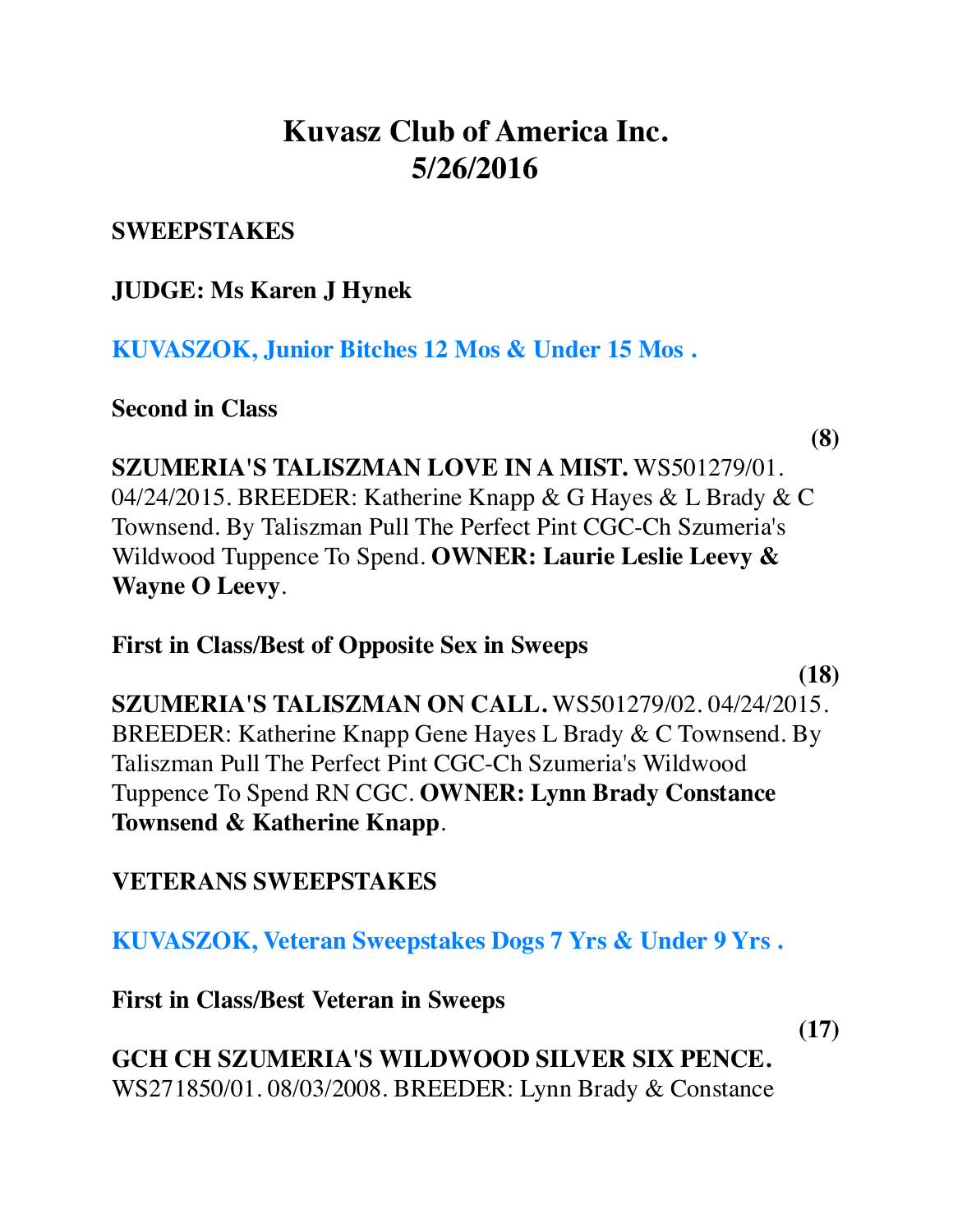Townsend & Bea & Clay Page. By Ch Szumeria's Irish By Nature-Ch Szumeria's One For The Money CD NAJ NAP RAE. **OWNER: Mercedes Vila & L Brady & C Townsend & C Muir**.

**KUVASZOK, Veteran Sweepstakes Bitches 7 Yrs & Under 9 Yrs .**

**First in Class/Best of Opposite Sex Veteran in Sweeps**

**(58)**

### **GCH CH SZUMERIA'S SING A SONG OF SIXPENCE.**

WS271850/05. 08/03/2008. BREEDER: Bea & Clay Page & Lynn Brady & Connie Townsend. By Ch Szumeria's Irish By Nature-Ch Szumeria's One For The Money CD RAE NAP NJP. **OWNER: Sandy Herring & Lynn Brady & Connie Townsend**.

**KUVASZOK, Veteran Sweepstakes Bitches 9 Yrs & Under 11 Yrs .**

**First in Class**

**(46)**

**GCH CH SZUMERIA'S LUCKY CHARM CGC.** WS213785/04. 03/12/2007. BREEDER: Doreen MacPherson & Lynn Brady & Connie Townsend. By Ch Szumeria's Same Old Song-Ch Galaxy's Starlight Dancer. **OWNER: L.Brady C.Townsend K.Knapp G. Hayes & M.Lee**.

**REGULAR CLASSES**

**JUDGE: Mrs Agi M Hejja**

**KUVASZOK, Bred-By-Exhibitor Dogs .**

**First in Class/Winners Dog/Best Bred By Exhibitor/New Champion**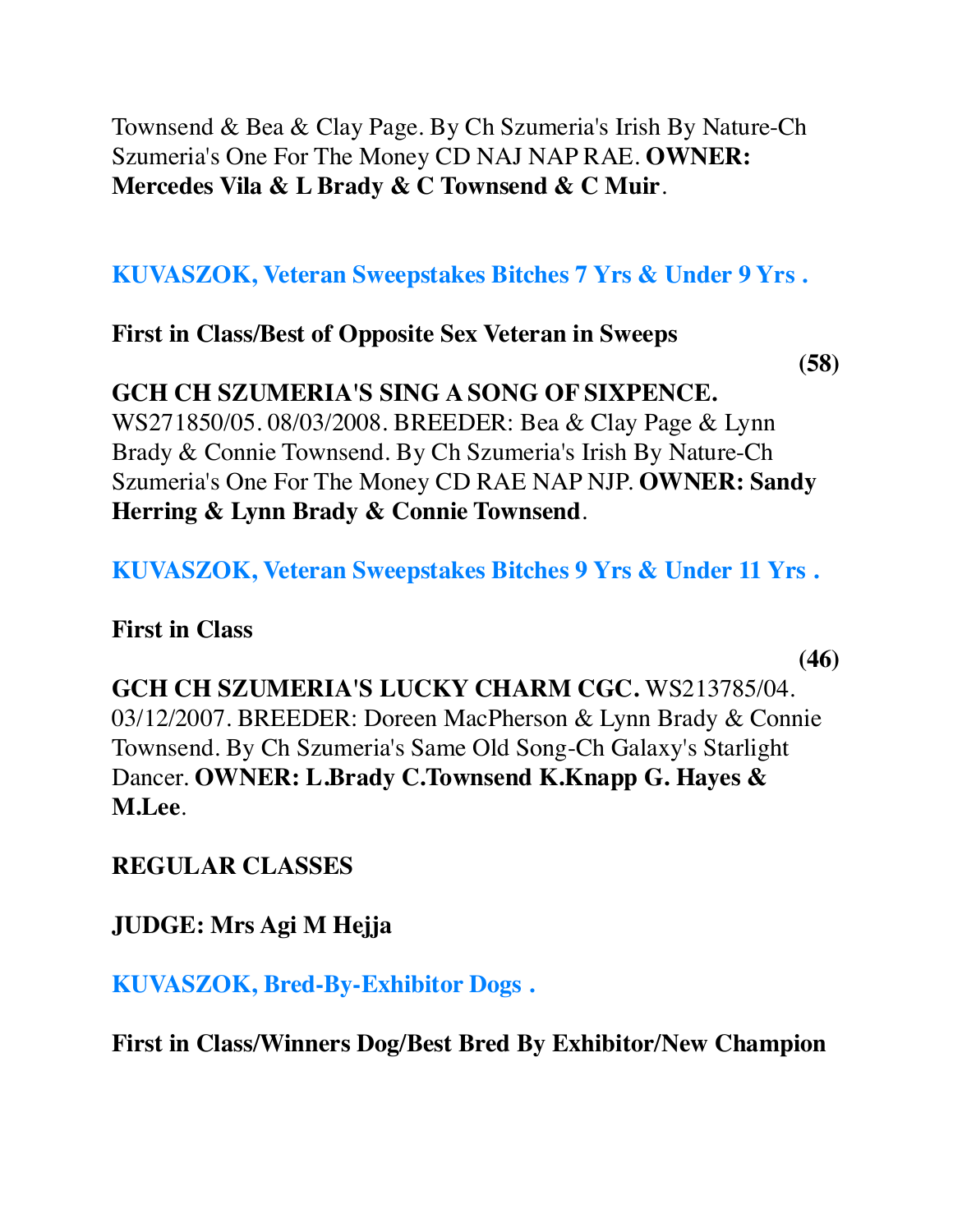**TALISZMAN PULL THE PERFECT PINT CGC.** WS431984/01. 12/04/2012. BREEDER: L Brady & C Townsend & K Knapp & G Hayes & M Lee. By Gch Ch Rebel Ridge Blue Moon-Gch Ch Szumeria's Lucky Charm CGC. **OWNER: Katherine Knapp & Gene Hayes & Mary Lee**.

**KUVASZOK, Twelve To Eighteen Month Bitches .**

**Second in Class**

**8**

**SZUMERIA'S TALISZMAN LOVE IN A MIST.** WS501279/01. 04/24/2015. BREEDER: Katherine Knapp & G Hayes & L Brady & C Townsend. By Taliszman Pull The Perfect Pint CGC-Ch Szumeria's Wildwood Tuppence To Spend. **OWNER: Laurie Leslie Leevy & Wayne O Leevy**.

**First in Class**

**18**

**SZUMERIA'S TALISZMAN ON CALL.** WS501279/02. 04/24/2015. BREEDER: Katherine Knapp Gene Hayes L Brady & C Townsend. By Taliszman Pull The Perfect Pint CGC-Ch Szumeria's Wildwood Tuppence To Spend RN CGC. **OWNER: Lynn Brady Constance Townsend & Katherine Knapp**.

**KUVASZOK, Bred-By-Exhibitor Bitches .**

**First in Class/Winners Bitch/Best of Winners/New Champion**

**16**

**SZUMERIA'S MIDNIGHT ROMANCE.** WS475112/02. 07/07/2014. BREEDER: Constance D Townsend & Lynn Brady. By Ch Lofranco TNT Trevor Nordland-Szumeria's Right On The Money RN CGC. **OWNER: Constance D Townsend & Lynn Brady**.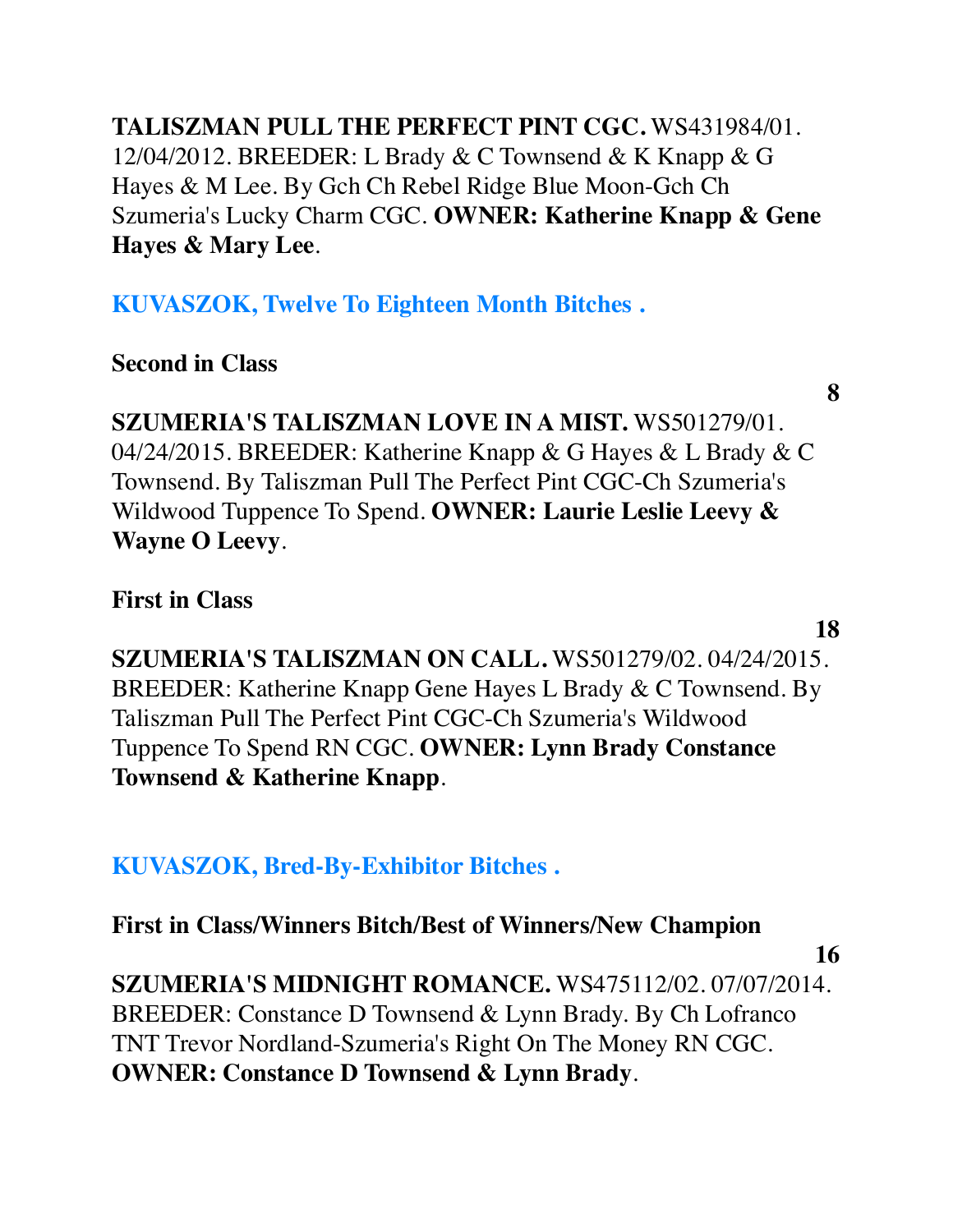### **KUVASZOK, American-Bred Bitches .**

**First in Class**

**44**

**SZUMERIA'S GRIN AND BEAR IT.** WS475112/03. 07/07/2014. BREEDER: Lynn Brady & Constance Townsend. By Ch Lo Franco TNT Trevor Nordland-Szumeria's Right On The Money RN CGC. **OWNER: Kristen & Joseph Hancock & Lynn Brady**.

**KUVASZOK, Open Bitches .**

**First in Class**

**SZUMERIA'S HE SAID SHE SAID.** WS437165/01. 02/12/2013. BREEDER: Lyn Brady Constance Townsend & Geno Sisneros. By Ch Szumeria's Caught Red Handed-Szumeria's Show Me Your Assets. **OWNER: L Brady C Townsend Geno Sisneros & Claudia Muir**.

**KUVASZOK, Veteran Bitches 9 Yrs & Under 11 Yrs .**

**Second in Class**

**46**

**14**

**GCH CH SZUMERIA'S LUCKY CHARM CGC.** WS213785/04. 03/12/2007. BREEDER: Doreen MacPherson & Lynn Brady & Connie Townsend. By Ch Szumeria's Same Old Song-Ch Galaxy's Starlight Dancer. **OWNER: L.Brady C.Townsend K.Knapp G. Hayes & M.Lee**.

**KUVASZOK, Best of Breed Competition .**

**Best of Breed**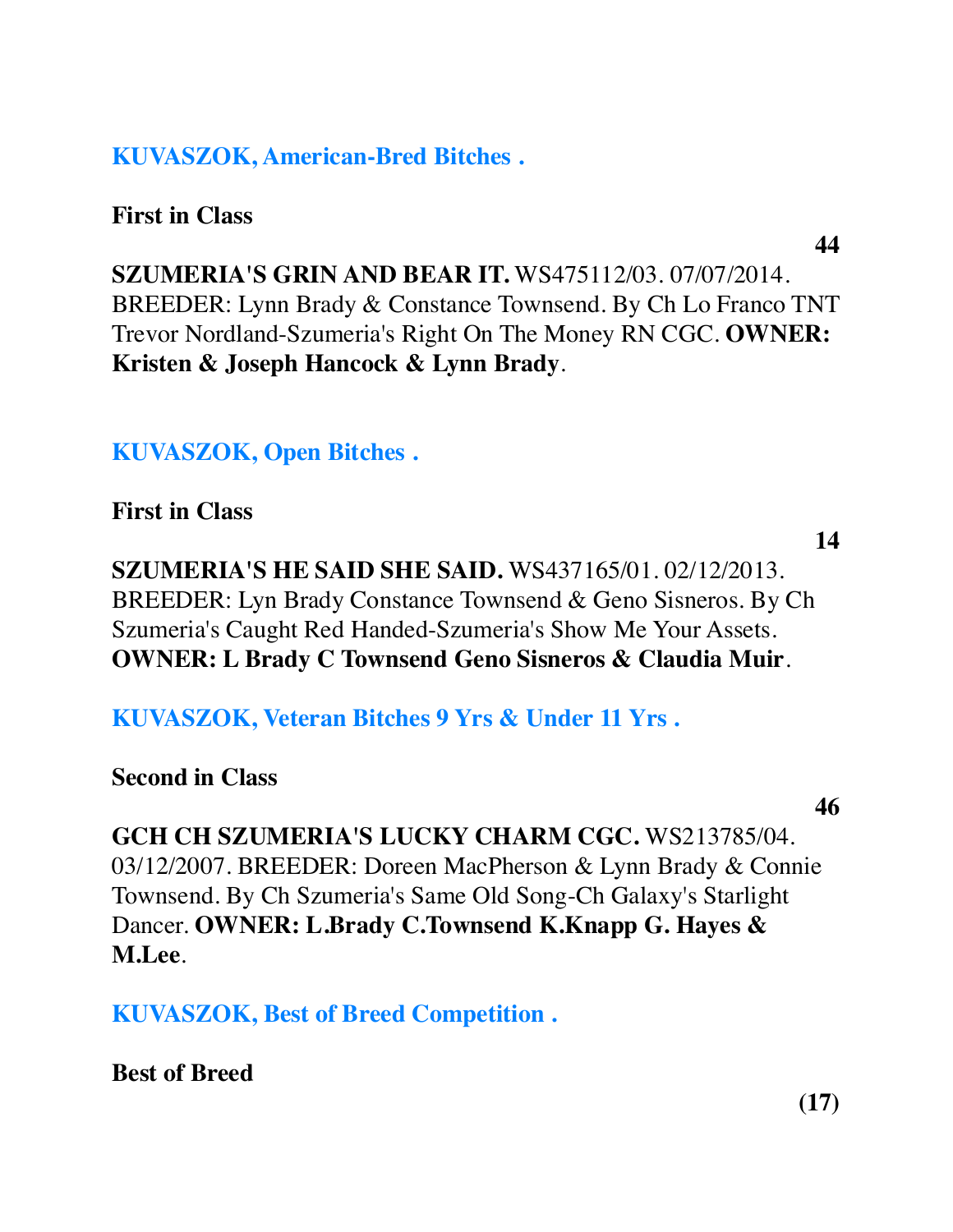## **GCH CH SZUMERIA'S WILDWOOD SILVER SIX PENCE.**

**WS271850/01.** 08/03/2008. Dog. BREEDER: Lynn Brady & Constance Townsend & Bea & Clay Page. By Ch Szumeria's Irish By Nature-Ch Szumeria's One For The Money CD NAJ NAP RAE. **OWNER: Mercedes Vila & L Brady & C Townsend & C Muir.**

#### **19**

#### **CH SZUMERIA'S WILDWOOD KEEP ME IN MIND CGC.**

WS460751/01. 12/03/2013. Dog. BREEDER: Lynn Brady Bea & Clay Page & Constance Townsend. By Ch GCH Szumeria's Wildwood Silver Six Pence CGC-Szumeria's Wildwood On The Rocks RN OJP OAP. **OWNER: Kathleen O'Reagan Constance Townsend Lynn Brady**.

**25**

**35**

## **CH SZUMERIA'S CAUGHT RED HANDED.** WS318956/02. 10/14/2009. Dog. BREEDER: Doreen MacPherson &Constance Townsend & Lynn Brady. By Ch Szumeria's Masterharper Robinton RN-Ch Galaxy's Wail Of The Ban Shee. **OWNER: Sandy Herring & Lynn Brady & Constance Townsend**.

#### **CH SZUMERIA'S ONE FOR THE ROAD.** WS462220/02.

02/02/2014. Dog. BREEDER: Lynn Brady & Constance Townsend & H & K Nichols. By Ch Szumeria's Caught Red Handed-Szumeria's Ice Princess. **OWNER: Kristen & Joseph Hancock & Lynn Brady**.

**(58)**

#### **GCH CH SZUMERIA'S SING A SONG OF SIXPENCE.**

WS271850/05. 08/03/2008. Bitch. BREEDER: Bea & Clay Page & Lynn Brady & Connie Townsend. By Ch Szumeria's Irish By Nature-Ch Szumeria's One For The Money CD RAE NAP NJP. **OWNER: Sandy Herring & Lynn Brady & Connie Townsend**.